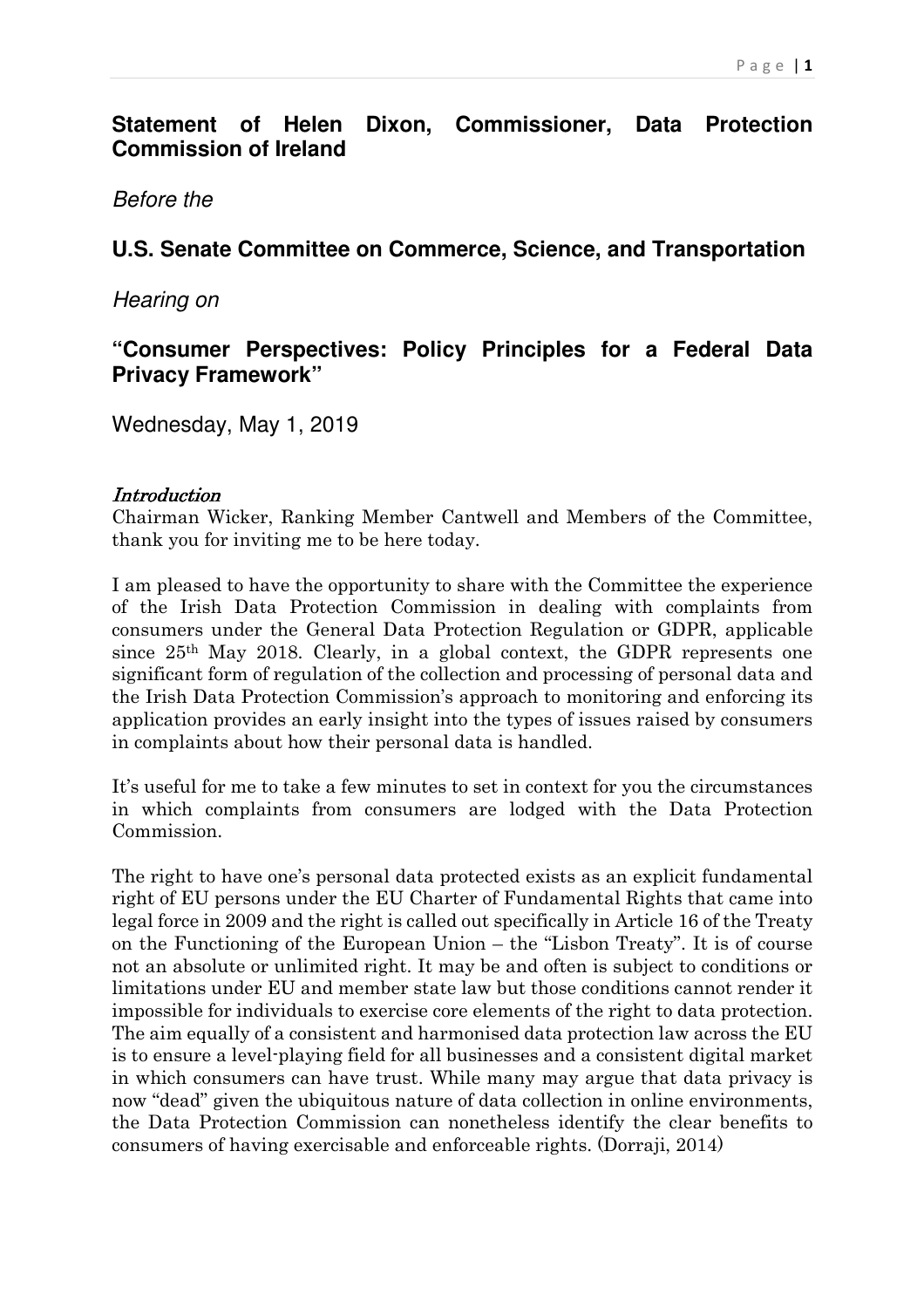The committee is well aware of the basic structure of the GDPR which sets out a) obligations on organisations, b) rights for individuals, and c) enforcement provisions. As an EU regulation, it has direct effect in every EU member state but also has extra-territorial reach in that it applies to any overseas company targeting goods or services at European consumers.

## **Obligations**

Under the GDPR, a series of obligations apply to any organisation collecting and processing information that relates to an identified or identifiable person. A broad definition of personal data is in play with the GDPR specifying that identification numbers, location data and online identifiers will be sufficient to bring data in scope. The obligations on organisations are set down in a series of high-level, technology neutral principles : lawfulness, fairness, transparency, purpose limitation, data minimisation, accuracy, storage limitation, integrity and confidentiality and accountability.

# Rights

In turn, the individuals whose personal data are processed have a series of enumerated rights under the GDPR. Incidentally, individuals under the GDPR are referenced as "data subjects" which is a concept far broader than consumers given that the GDPR concerns itself with any personal data processing and not merely that which occurs in commercial contexts. However, I understand for the purposes of this committee, that it is the subset of data subjects that are consumers and service users that is of particular interest. The rights of consumers under the GDPR are set out in Chapter 3 and cover the right to transparent information, the right of access to a copy of their personal data, the right to rectification, the right to erasure, the right to restriction of data processing, to object to certain processing and the right to data portability with varying conditions pertaining to the circumstances in which those rights can be exercised. And I will revert to these rights shortly when I outline for the committee a profile of the complaints from consumers the Data Protection Commission is handling where consumers allege those rights are not being delivered on by companies.

## Enforcement Provisions

Finally, the GDPR provides for independent and adequately resourced data protection authorities in each EU Member State to monitor the application of the GDPR and to enforce it (these authorities are separate and distinct from the consumer protection and anti-trust authorities in the Member States). In this context, data protection authorities have a very broad range of tasks from promoting awareness, to encouraging industry codes of conduct to receiving notifications of the appointment of Data Protection Officers in companies to handling complaints from consumers and investigating potential infringements of the GDPR.

In general terms, the individual EU member state data protection authorities are obliged to handle every valid complaint from any individual in their member state and to supervise establishments in their territory. However, because of a new "onestop-shop" innovation in the GDPR, multinational organisations operating across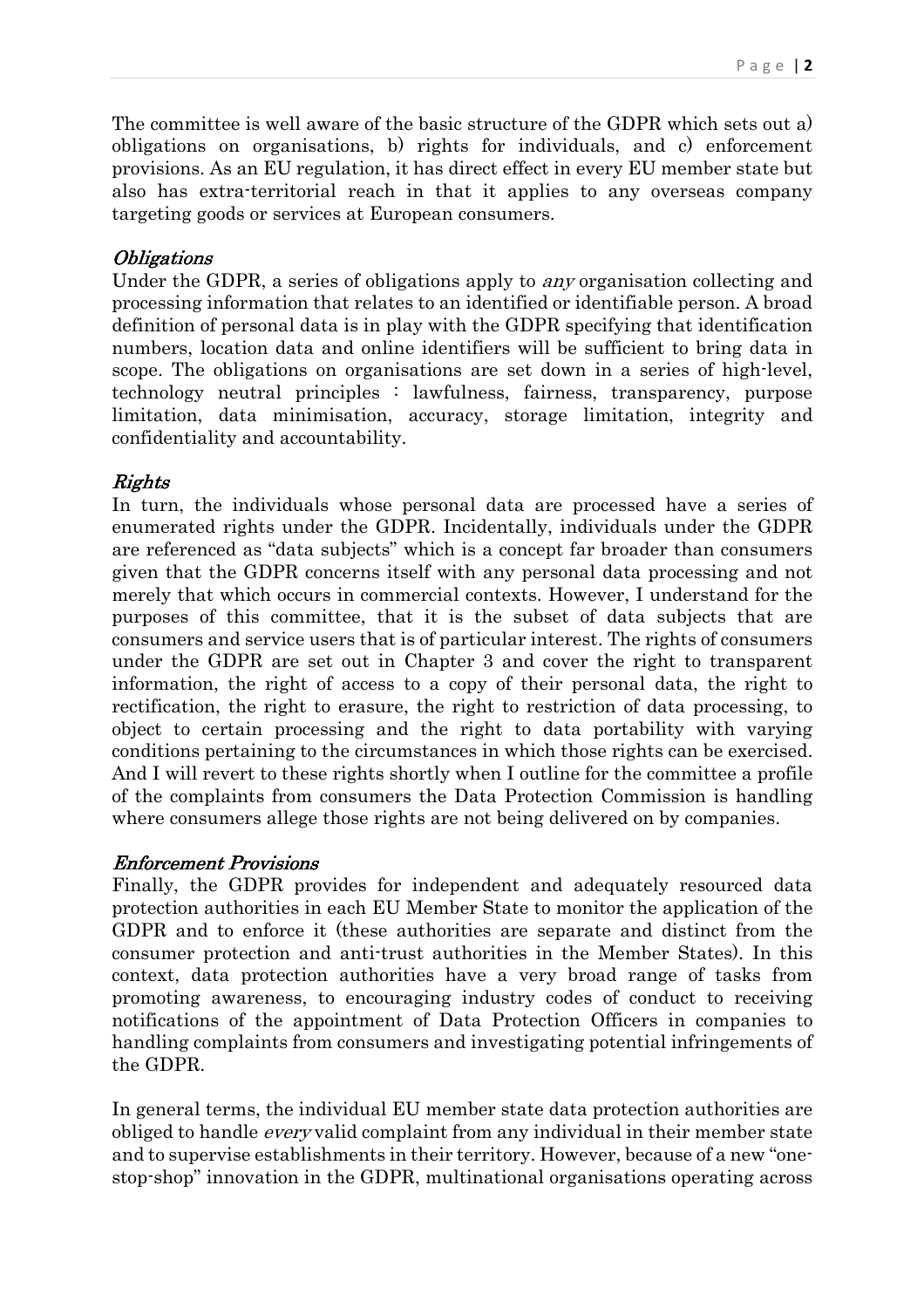P a g e | 3

the EU can be supervised by one lead supervisory authority in the EU member state where that multinational has its "main-establishment". Equally, any individual across the EU may lodge a complaint with the data protection authority in the member state of the main establishment of the company concerned. As a result, the Irish Data Protection Commission is the lead supervisory authority in the EU for the vast majority of US global internet companies such as Facebook, Twitter, WhatsApp, Google, AirBnB, Microsoft and Oath as they have their main establishments in Ireland. Equally, complaints are lodged with the Irish Commission from complainants across the EU either directly or via the supervisory authority in their own member state.

This may seem like a difficult computation given that there are potentially up to half a billion consumers in the EU. How can a data protection authority with currently 135 staff deal with complaints from across the EU and supervise so many large companies? Part of the answer lies in the orientation of the GDPR itself which places accountability to consumers directly on the shoulders of companies themselves. Companies must in many cases appoint Data Protection Officers; they must publish contact details for those officers and they must administer systems to allow them effectively handle requests from consumers to exercise their data protection rights. It's therefore now the case that many issues arising for consumers are being resolved directly through the intervention of the mandatorily appointed Data Protection Officer in the company before there's a need to file a complaint with the data protection authority. Many companies we supervise report to us that that have had a steep rise in consumer requests to exercise rights since the application of the GDPR in May 2018. Equally, EU data protection authorities can conduct joint operations where an authority like the Irish Commission can leverage specific expertise in another EU data protection authority in conducting an investigation. Further, multiple consumers may often raise the same issue as one another which may lead the Data Protection Commission to open an investigation of its "own volition" in order to resolve what may be a systemic matter. Finally, the threat of very significant administrative fines hangs over companies that fail to implement the principles of GDPR and/or deliver on consumer rights under the law with 4% of global turnover representing the outer but significant limit of fine that may be imposed.

## Clearer Standards

Much of the success over the coming years of the GDPR will derive from the evolution of clearer, objective standards to which organisations must adhere. These standards will evolve in a number of ways :

Through the embedding of new features of the GDPR such as Codes of Conduct, Certification and Seals that will drive up specific standards in certain sectors. Typically, codes of conduct that industry sectors prepare for the approval of EU data protection authorities will have an independent body appointed by the industry sector to monitor compliance with the code thereby driving up standards of protection and means by which consumers can exercise their rights.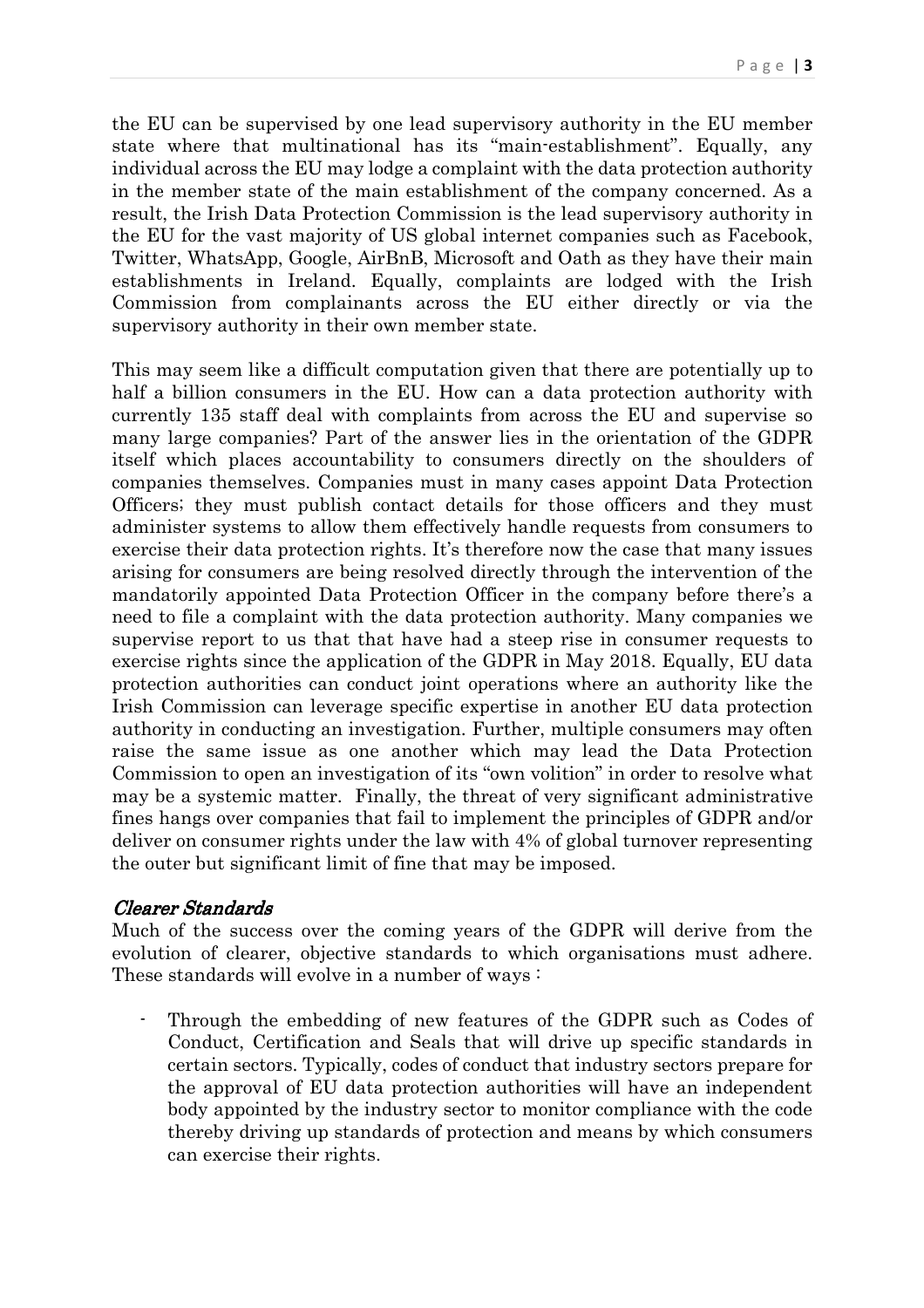- Through enforcement actions by the Data Protection Commission where the outcome, while specific to the facts of the case examined, will be of precedential value for other organisations. The Data Protection Commission currently has 50 large scale investigations running which, as they conclude in the coming months, will serve to set the mark for what is expected of organisations under the principles of transparency, fairness, security and accountability
- Through case law in the national and EU courts, where data protection authority decisions are appealed or in circumstances where individuals use their right of action under the GDPR to claim compensation for any material or non-material damage they have suffered arising from an infringement of the GDPR.
- Through the provision of further guidance to organisations on specific data processing scenarios particularly through published case studies of individual complaints the Data Protection Commission has handled. Equally, guidance will be published off the back of consultations with all stakeholders on how to implement principles in complex scenarios such as those involving children where specific protections and consideration of the evolving capacities of the child need to be factored in.

### Consumer Complaints

In the 11 months since GDPR came into application, the Data Protection Commission has received 5839 complaints from individuals. It is frequently a feature of complaints we handle from consumers that their interest in their personal data is as a means of pursuing further litigation or action. For example, former employees of organisations often seek access to their personal data as part of the pursuit of an unfair dismissals case; consumers seek access to CCTV images in different scenarios to pursue personal injuries cases and so on.

Overall, the most complained against sectors in a commercial context are retail banks, telecommunications companies and internet platforms.

In the cases of the retail banks and telecommunications providers, the main issues arising relate to consumer accounts, over-charging, failure to keep personal data accurate and up-to-date resulting in mis-directing of bank or account statements, processing of financial information for the purposes of charging after the consumer has exercised their right to opt-out during the cooling-off period. While you might argue that these are clearly predominantly customer service and general consumer issues, it is the processing of their personal data and in particular deductions from their bank accounts that bring consumers to the door of the Data Protection Commission.

In terms of the internet platforms, individuals, as well as Not-for-profit organisations on their behalf that specialise in data protection, raise complaints about the validity of consent collected for processing on sign-up to an app or service, the transparency and adequacy of the information provided and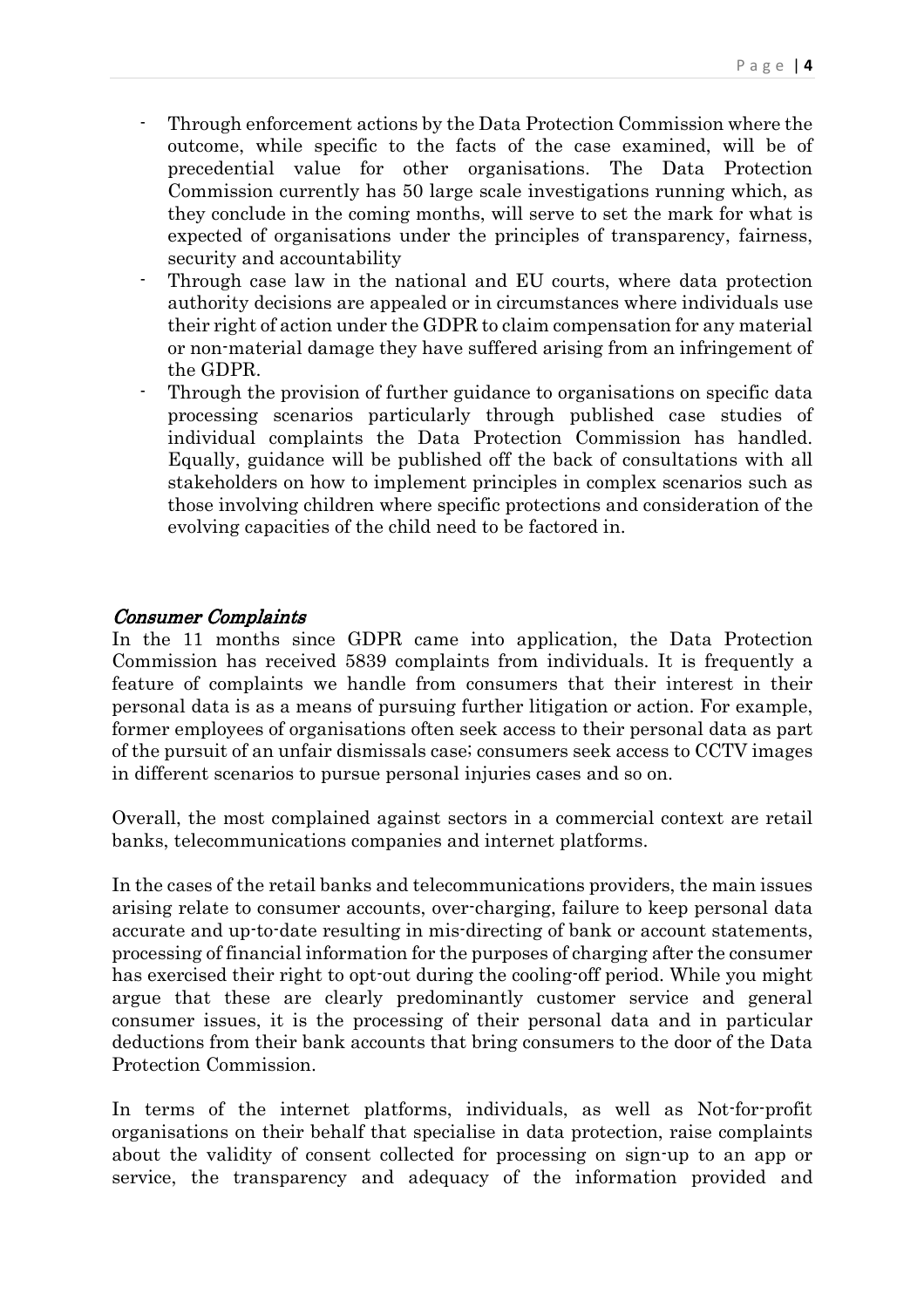P a g e | 5

frequently about non-responses from the platforms when they seek to exercise their rights or raise a concern. Further, the Data Protection Commission has received several complaints about the inability of individuals to procure a full copy of their personal data when they request it from a platform. This can arise in scenarios where platforms have instituted automated tools to allow users by selfservice to download their personal data but elements of data are not available through the tool. In one such complaint we are handling, the user complains that significant personal data is held in a data warehouse by a platform and used to enrich the user's profile. The platform argues that access to the data is not possible because it's stored by date and not individual identifier and further that the data would be unintelligible to a consumer because of the way it's stored. The Data Protection Commission must resolve whether this is personal data to which a right of access applies.

Other cases dealt with this year by the office relate to financial lenders required to notify details to the Irish Central Bank of credit given to individual consumers. Certain lenders notified the details twice resulting in adverse credit ratings for the individuals as they appeared to have 2 or 3 times the number of loans as compared to what they actually had. In another case, a multinational agent dealing by web chat with a service user about a customer service complaint took note, according to the complaint received by the office, of the consumer's personal details including mobile 'phone number she used to verify her account and contacted the user asking her on a date. That didn't turn out to be a happily-everafter story when independently of the investigation of my office, the agent was removed from his job!

A further complaint dealt with was lodged by an individual who had suffered a family bereavement. A tombstone company issued immediate correspondence to her family advertising cheap headstones in respect of the dead relative. The tombstone company had taken data from an online death notice website and recreated the full address from multiple other sources. The actions of the company were not only distasteful but in breach of the purpose limitation requirements of data protection law.

A particularly concerning case was reported to the office six months ago concerning a mobile 'phone user whose ex-partner had managed to verify identity with her mobile telephone provider by masquerading as the individual herself and gained control of her telephone number. He did this by contacting the telco via web chat and when asked to identify himself, he provided her name and mobile 'phone number. He then told the customer service agent at the telco that he (masquerading as her) had lost his mobile 'phone, had now purchased a new SIM card and requested that the 'phone number be ported over to the new SIM he had bought. The agent asked the imposter the following verification questions :

- What is your full address? **Answered correctly**
- What are 3 frequently dialled numbers? Could not answer
- Can you tell me your last top-up date? Could not answer
- Can you tell me your last top-up amount? Answered correctly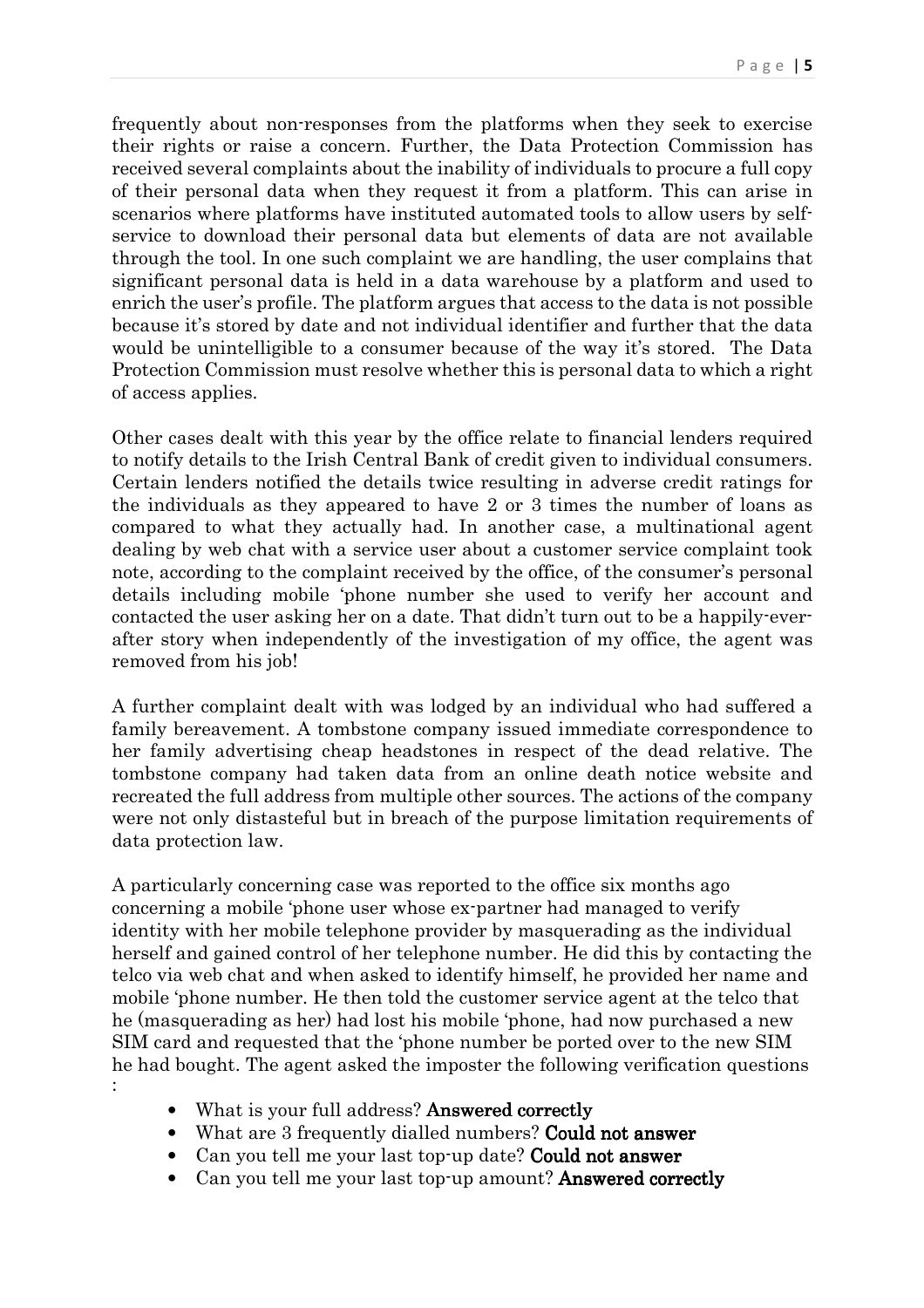Despite the imposter not answering all of the questions, the agent accepted this as valid authentication, and ported the complainant's number onto the imposter's newly bought SIM card. This gave access to any future texts and calls coming to the complainant's phone number. This would allow for example the imposter to bypass the 'phone number factor for authentication with her online banking account. In this case, the telco had failed to adhere to its own standards for verification of identity with very unfortunate consequences.

Parallel but overlapping laws to the GDPR specific to E-Privacy are equally enforced by the Data Protection Commission and annually the office prosecutes a range of companies for multiple offences. In the majority of cases, these relate to targeting of mobile 'phone users with marketing SMS messages without their consent and/or without providing the user with an OPT OUT from the marketing messages. Equally, a number of companies are prosecuted annually where they offer an OPT OUT but fail to apply it on their database resulting in the user continuing to receive SMS messages without their consent. As a result of several years of consistent high-profile prosecutions in this area, the Data Protection Commission considers the rate of compliance appears to be improving.

Considerable resources of the office have been applied in recent years to a series of investigations into the "Private Investigator" sector. The Data Protection Commission received complaints from individuals who had lodged claims with their insurance providers and later became concerned about how their insurance company had sourced particular information about them and used it to deny their claims. The Data Protection Commission uncovered a broad-ranging national "scam" involving a considerable number of private investigator or tracing companies that had been either bribing or blagging government officials and utility company staff in some cases to procure a range of pieces of personal information about the claimants. 5 companies and 4 company directors were successfully prosecuted by the Data Protection Commission for these data protection offences over the last 4 to 5 years.

The final case I'll mention in a commercial context is the case of an individual who suffered an accident giving rise to a leg injury. When her claim to her insurance company was denied, she sought access to a copy of her personal data that had been used by the company to deny her claim as she was surprised at the reasons given. She discovered on receipt of her personal data, that her family doctor had, instead of sending a report detailing information about the nature of her leg injury suffered in the recent accident, sent the entire file of 30 plus years of consultations between him and the patient to the insurance company. The company used very sensitive information about another condition the woman had suffered from years previously to deny the claim. Aside from the denial of the claim, the complainant suffered considerable distress at the thought of a very sensitive and irrelevant set of information about her having been disclosed and then processed in this matter. This office found the family doctor had infringed data protection law in disclosing excessive personal data including sensitive personal data. Ultimately, this complainant pursued a civil claim for compensation in the courts and the case settled on the steps of the court.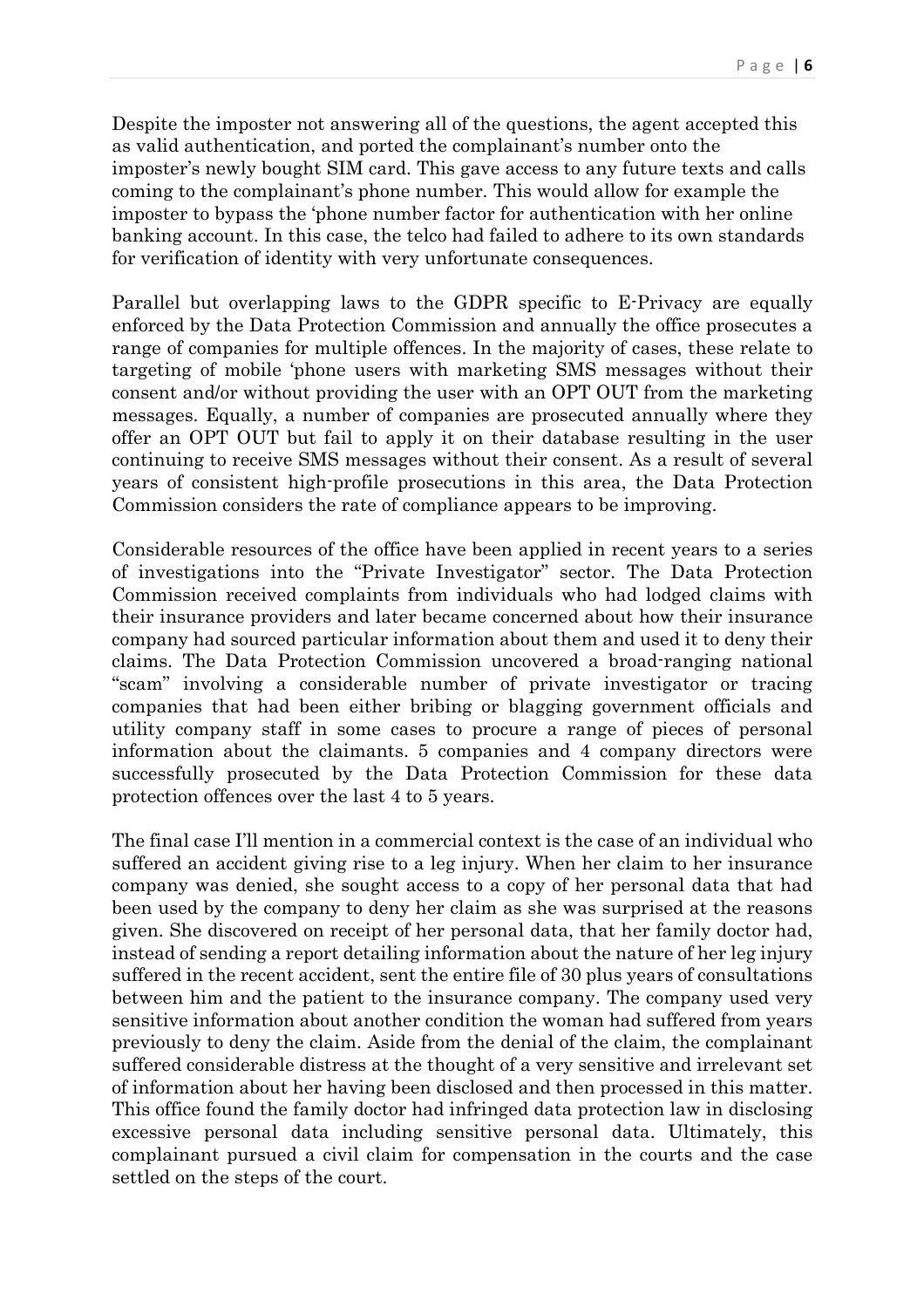Outside of these commercial contexts, a large volume of complaints that come to the Commission relate to, for example, employees complaining about their employers using excessive CCTV to monitor them or unauthorised access and excessive processing of their image if the employer uses CCTV as part of disciplinary proceedings. Each of these cases has to be examined on its specific facts with consideration given to the proportionality of processing in the given circumstances.

The most frequent category of complaint relates to access requests where an individual considers they have been denied access to a copy of the personal data they requested from an organisation. In the majority of cases, the Data Protection Commission amicably resolves these cases which in an access request scenario means we ensure the individual receives all of the personal data to which they're entitled. This may of course be less than they sought as an organisation may legitimately apply exemptions where it is lawful to do so.

The Committee will be well aware of various academic studies on the so-called "privacy paradox" where discrepancies between our attitudes as online users and our behaviours are apparent. This is a complex area of study but I raise it by way of pointing out that consumer complaints alone may not give us a very complete picture of what concerns consumers or what elements of the controls provided by platforms are useful to them. The platforms don't publish data on user engagement with their privacy control dashboards and the frequency with which users complete "privacy checkup" routines prompted by the platforms but based on data they have shared with the Data Protection Commission, the number of users seeking to engage with and control their settings is significant. Of course, this leads us then to the issues raised by Dr Zeynef Tufecki in the recent New York Times privacy series on whether being "discreet" online protects users and where she concludes that powerful computational inferences make it unlikely discretion is of much assistance. (Tufekci, 2019) Academic Woodrow Hartzog equally argues against idealising a concept of control as a goal of data protection. (Hartzog, 2018)

#### Large-scale Investigations

This brings me then to the important work of the Data Protection Commission outside of the role in handling complaints from individuals. In many ways, effective implementation of principles of fairness, transparency, data minimisation and privacy by design will negate the need for users and consumers to have the responsibility for ensuring their own protection thrust entirely upon them through making decisions about whether to "consent" or not.

The Data Protection Commission has powers to open an investigation of its own volition or may opt to open an investigation into a complaint from an individual that discloses what appears to be a systemic issue that potentially affects hundreds of millions of users.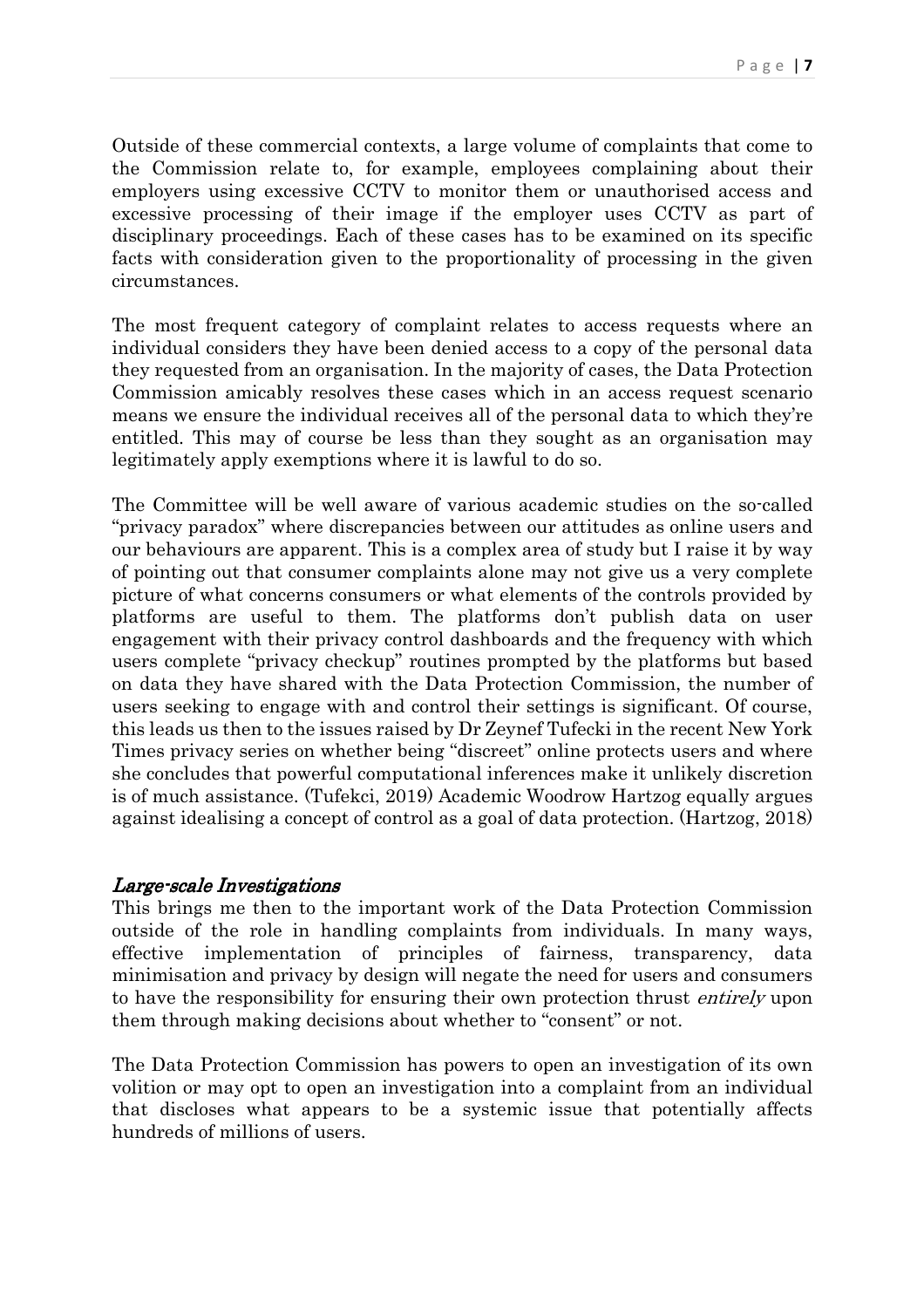The Data Protection Commission has currently 51 large-scale investigations underway. 17 relate to the large tech platforms and span the services of Apple, Facebook, LinkedIn, Twitter, WhatsApp and Instagram. Because the GDPR is principles-based and doesn't explicitly prohibit any commercial forms of personal data processing, each case must be proved by tracing the application of the principles in the GDPR to the processing scenario at issue and demonstrating the basis upon which the Commission alleges there is a gap between the standard we say the GDPR anticipates and that which the company has implemented. The first sets of investigations will conclude over the summer of 2019.

#### **Redress**

EU data protection authorities resolve complaints of individuals amicably for the most part and where amicable resolution is not possible, the action of the authority is directed against the processing organisation. Authorities do not order redress in the form of payment of damages to individuals whose rights have been infringed.

In order to secure damages, individuals have a right of action under Article 82 GDPR where they or a not-for-profit representing them can bring a case through the courts to seek compensation for material or non-material damage they allege they have suffered as a result of infringements of the GDPR. Such Article 82 actions for compensation by individuals in the Irish courts have not yet been heard but when these are, they will represent further clarifications on how the courts view the GDPR and its application.

No class action system exists in Ireland and in general this is not a feature of the EU landscape. While there are some reports emanating particularly from the UK that representative actions are being lined up by some law firms on a "no win no fee" basis post large-scale breaches being notified, nothing of significance has materialised in this regard. (Osborne Clarke - GDPR one year on: how are EU regulators flexing their muscles and what should you be thinking about now?)

#### **Conclusion**

EU data protection law places a strong emphasis on the individual and the exercise of their rights and accordingly mandates the handling of every complaint from an individual by data protection authorities. This means EU data protection authorities play an important dual role – on the one hand, resolving high volumes of issues for individuals and on the other supervising companies to ensure systemic issues of non-compliance are rectified and punished as appropriate. The GDPR is 11 months old and clarity and consistency of standards will evolve in the coming years driving up standards of data protection for consumers in every sector.